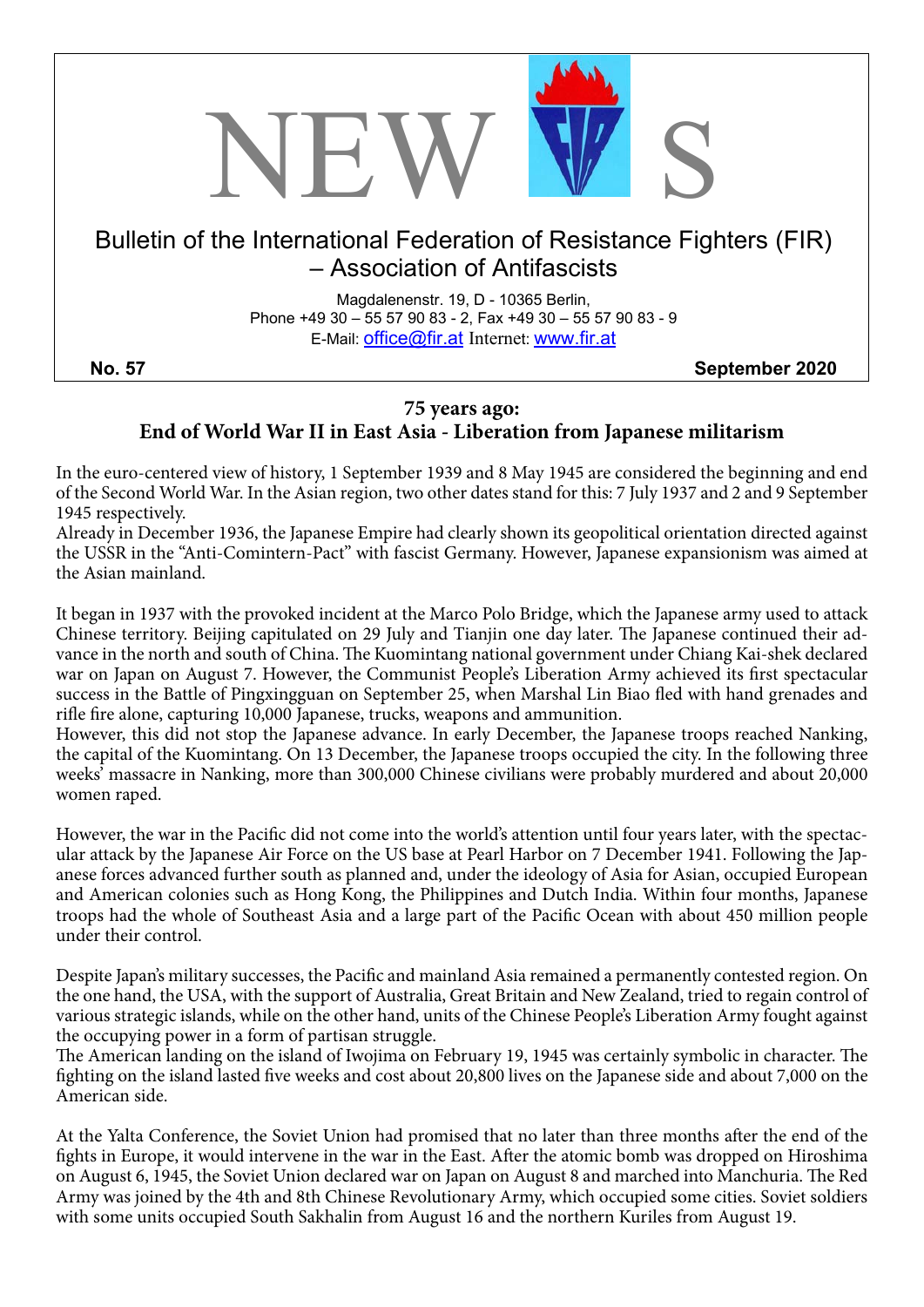On September 2, the Japanese military signed the instrument of surrender on the US battleship Missouri to US General Douglas MacArthur. This formally ended the Pacific War, but fighting continued on the mainland. The Red Army liberated the north of Korea and on September 8, American units landed in the south of the peninsula. On the American proposal, the Japanese military personnel north of the 38th parallel had to surrender to the Red Army, and south of it to the US Army. It was not until September 9 that the surrender treaty of the Japanese troops was signed in Nanking on the Chinese mainland.

The result of this war is dramatic. In China alone, four Mio soldiers died and the civilian casualties, among which the Japanese caused several massacres, amounted to some 10 Mio people. The Japanese lost about 1,2 Mio soldiers and about 500,000 civilians, most of them in the two atomic bombings and the conventional bombing of Tokyo on 9 March 1945, while the losses among the Western Allies (British, Australians, New Zealanders, and Dutch) were only about 150,000 dead. The USA lost about 130,000 men in the Pacific region.

Today, the political memory of this war is once again contested. While China and Korea remember this war as a liberation struggle against the occupation and the serious war crimes committed by the Japanese militarism, in Japan members of the Japanese military are increasingly honored. A symbol of this revision of history is the Yasukuni Shrine in Tokyo. Peace forces at home and abroad sharply criticize the fact that officers sentenced to death at the war crimes trials in Tokyo and members of the infamous Unit 731, which conducted experiments with biological weapons on prisoners of war and Chinese civilians during the war in Manchuria, are also venerated here. In 2013, the Japanese Prime Minister Shinzō Abe also officially visited the shrine again for the first time.

The FIR expresses its solidarity with all veterans of the liberation fight and condemns such forms of rehabilitation of war criminals and the revision of history.

Ulrich Schneider

# **News from the work of the FIR**

Despite Corona restrictions, the work of the FIR and its leading committee continues. Unfortunately since beginning of March all attempts to organize a real meeting of the newly elected executive committee were in vain. The accommodation was organized, flights were booked, but the ever-faster coming travel restrictions prevented the meeting.

Nevertheless, the elected members of the EA continued to work actively in their countries and in their place in the sense of the FIR, as we could already document pictorially in the past edition of the FIR-Bulletin. Between them, an intensive electronic exchange took place. In addition, members of the EA took part in different international consultations by video conference or as Webinars, so that the planning for political events in the second half of the year could take place together with the FIR.

Now it seems finally again possible to hold a real **meeting of the Executive Committee in Budapest** at the end of September. There we will also evaluate the experiences of the work of the member federations in these months and prepare the political work planning for the second half of the year as well as for 2021.

## **"Train of Thousand"**

As is well known, an important project had to be postponed because of the Corona restrictions - the **international youth meeting "Train of Thousand" from Brussels to Auschwitz**. The bans on youth group trips until the end of 2020 in various European countries have meant that a new date had to be sought again. It is a great challenge for our friends in the "War Heritage Institute" to keep looking for new opportunities with the operator of the special train, the hotels in Krakow and the support networks in Belgium and Poland. As a **new date, the last week of March 2021** is taken into consideration. After the summer holidays, appropriate talks will be started with schools and educational institutions.

#### **Membership fees 2020**

An important note about the **finances**. At this point, we would like to thank all associations who have already transferred their membership fee for the year 2020. Of course we know how complicated it is under the current conditions to keep the daily life of an organization - including the cashing and accounting - alive. Also for the work of the FIR, the membership fees are existential, even if we had to spend only few costs for meetings of the EA and other meetings this year. However, the cost share of the FIR for the successful congress in Reggio Emilia was partly paid from the contributions for 2020. In addition, the production and the dispatch of the FIR bulletin must be paid.

Please clarify in your federations that the **membership fees 2020** have to be transferred to our account (**account connection: Postbank Berlin (BLZ 10010010), account number: 543 054 107, account holder FIR, IBAN DE 04 1001 0010 0543 0541 07 SWIFT-BIC: PBNKDEFF**) by the end of October 2020 at the latest.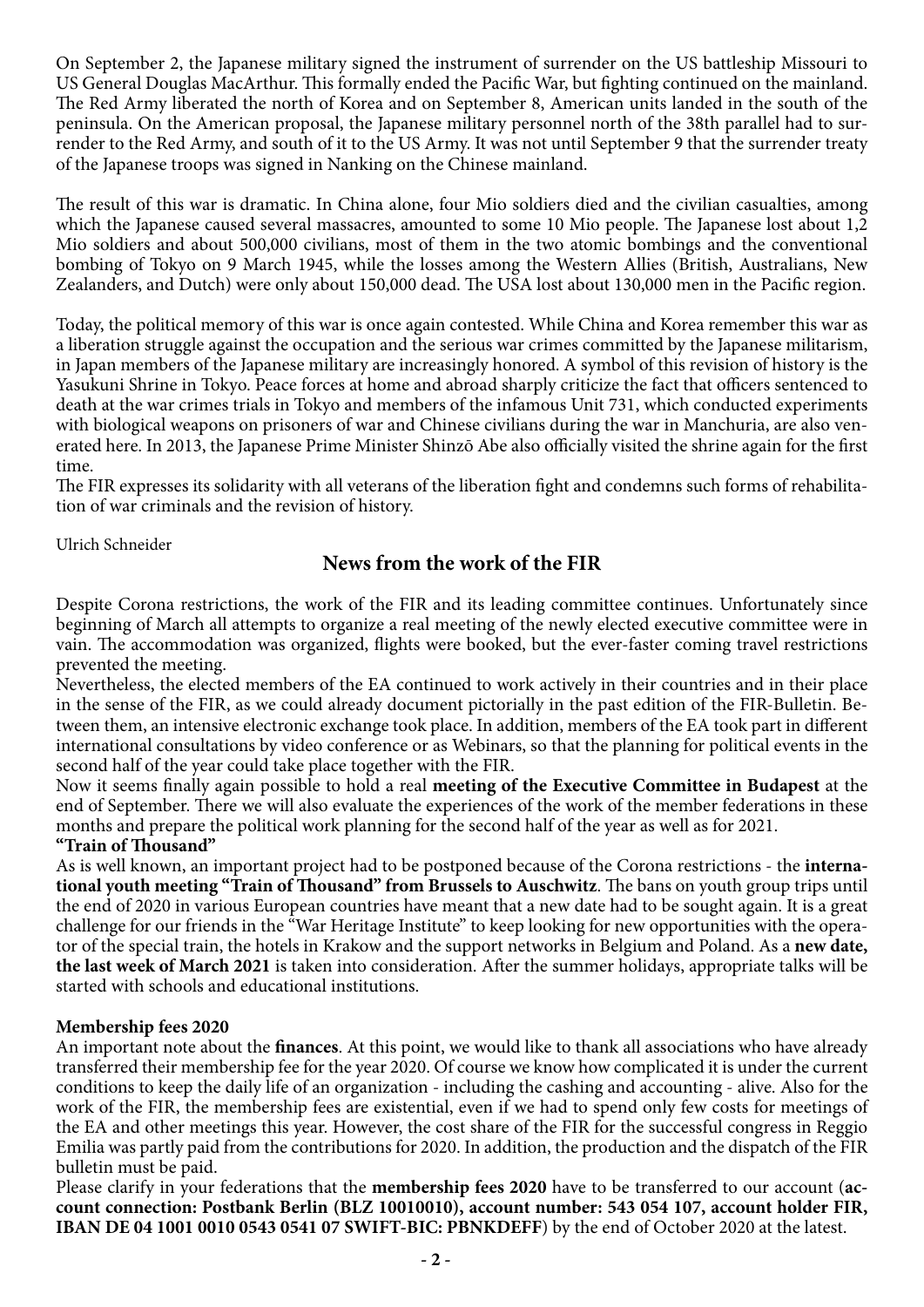# **President Hanti presented a new photo exhibition**

In the city of Esztergom, the place where the Hungarian state was founded centuries ago, a new photo exhibition by Vilmos Hanti was opened by a catholic bishop and remains visited until the end of August in a local pub for cultural events.

The poster announcing the exhibition contains, among others, the following:

"The choice for the title of this event is particular: Quo vadis ...

The expression known from the Bible / Where do you go / refers not only to the fact that the photographer has been to many place in the world where he passionately preserved the every days of those living there, but it does imply that people today are again at a crossing point. During the worldwide coronavirus pandemic, our earlier lives have stopped, our social contacts have considerably diminished and we basically locked ourselves in.

In this situation, Vilmos Hanti's hope is that, in the present circumstances, acceptance of people with various cultural backgrounds and solidarity with all those who found themselves in more difficult situations will be given a much more important place. And though today, perhaps we do not have to accept martyrdom for our faith or conviction, but we will be able, in the present conditions, to represent them with decency."

The opening of the exhibition was well attended.

A KALEIDOSZKÓP HÁZ SZERETETTEL MEGHÍVJA 2020. JÚLIUS 24-ÉN. 16:00 ÓRÁRA

# **HANTI VII MOS** QUO VADIS ...



CÍMŰ KIÁLLÍTÁSÁNAK MEGNYITÓJÁRA

MEGNYITJA: BEER MIKLÓS PÜSPÖK KÖZREMŰKÖDIK: BAKAI MÁRTON (HEGEDŰ)



# **Memorial stone of the FIR in Saxony was stolen**

In different places of the former GDR there are monuments with the FIR symbol on cemeteries, in memorial places and in the public area. They are maintained and honoured by the anti-fascists.

At the end of April, however the FIR had to file a criminal complaint because of the theft of a memorial plaque for prisoners of the former KZ Königstein. In addition the FIR sees in this theft an offence against the Saxonian law for the protection of historical monuments (§ 35), because thereby a cultural monument was destroyed.

The stone monument of the FIR at the nature friend house Königstein-Halbestadt, which reminds of prisoners of the early concentration camp Königstein, was not only damaged in the surrounding field of the 20 April 2020, but also completely dismantled and stolen.

The FIR understands itself as moral owner of this memorial plate, since it is provided - like a set of further memorial signs in Saxonia - with the association logo introduced since 1951.

The FIR expects from the police stations that they clear up this monument desecration with large seriousness and do not dismiss this Nazi action as "regional folklore".

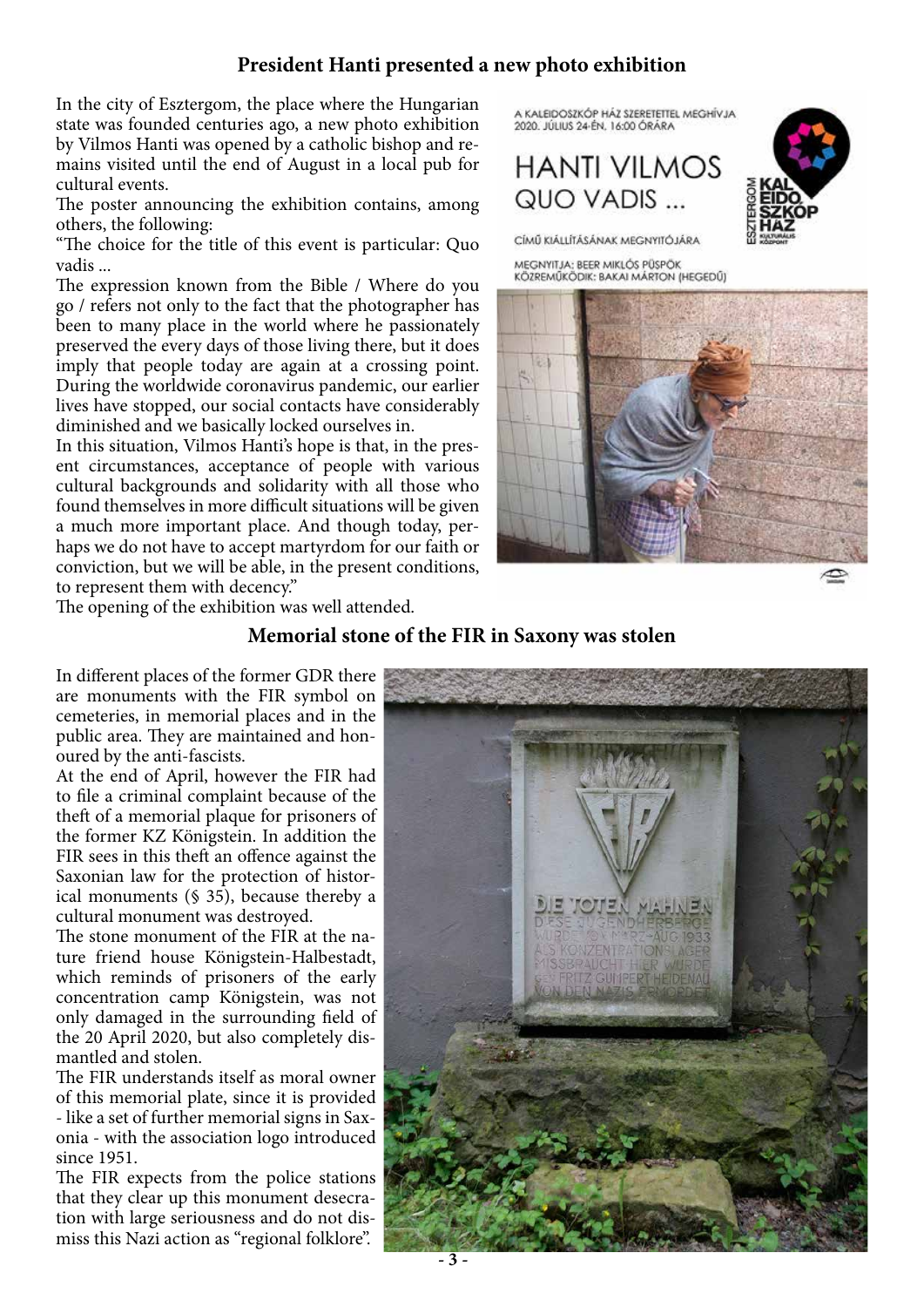# **Neofascists and secret services - a dangerous mixture**

Thoughts on the occasion of the neo-fascist bomb attack 40 years ago in Bologna

Forty years ago, on 2 August 1980, a bomb attack in the Bologna railway station shook the Italian public and the world. With a professionally manufactured bomb weighing almost 25 kilograms, 85 people were killed, over 200 other passers-by were injured and the station building was badly damaged. The bomb had been placed in a suitcase in the 2nd class waiting room under a retaining wall to maximize the effect of the explosive device.

The nature of the attack made it clear that the people behind the attack did not want to meet any particular "enemies", but rather intended to increase social tensions through violent terror. As ANPI and the FIR explained already immediately after the attack, such a murder was characteristic for the violent neo-fascist spectrum.



After the Italian secret service had tried several times to obstruct the investigations, neo-fascist offenders were nevertheless arrested and sentenced in November 1995. Giuseppe Valerio Fioravanti and Francesco Mambro, two members of the neo-fascist NAR (Nuclei Armati Rivoluzionari) were sentenced to life imprisonment, and Luigi Ciavardini, who was not yet 18 years old at the time of the crime, received 30 years in prison.

A special feature of these proceedings was that Licio Gelli, then head of the P2 secret lodge, and three agents of the military secret service, Sismi, were also sentenced to several years' imprisonment for trying to throw the public prosecutor's office off the scent. For the same reason, two right-wing extremists and another Sismi agent were also sentenced in 2000.

According to the published lists, the right-wing secret lodge P2 included numerous politicians (including Silvio Berlusconi), journalists, captains of industry, judges and, last but not least, influential members of the security forces and secret services. P2 also had close contact with American intelligence services and was part of the secret organization Gladio, the Italian version of the "stay-behind structures" created by NATO in other countries during the Cold War.

The German judicial authorities were also less successful in their investigations 40 years ago, after a bomb attack at the main entrance to the Oktoberfest grounds on 26 September 1980 also killed 13 people and injured over 200, some of them seriously. The neo-Nazi Gundolf Köhler, a member of the Hoffmann military sports group, who himself died in the attack, was identified as the perpetrator. Unlike in Italy, the police and judiciary investigated mainly in the direction of the "single perpetrator thesis". All connections of Köhler in the neo-fascist networks and to V-man leaders in the secret services were consistently faded out. Until today, there is no clarity about this.

Such an investigative strategy coincides with the behavior of the judiciary in the case of the "NSU" (National Socialist Underground) murders, a terrorist network which murdered nine migrants and one policewoman in Germany between 2000 and 2007.

Here, too, the work of the domestic secret service can be clearly traced. The Thuringian Office for the Protection of the Constitution (Verfassungsschutz) was already closely involved in setting up the group. Moreover, when Halit Yozgat, an Internet café owner from Kassel, was shot dead, the informant leader Andreas Temme was directly at the scene of the crime. In this case, too, the domestic secret service obstructed the police investigations, but this had no consequences for the secret service and its then superior, Hesse's Minister President Bouffier.

These examples are only the tip of an iceberg. They show how neo-fascist violence in various European countries, backed up by the domestic secret services, is used for political destabilization. The aim is not to establish fascist rule, but to enforce anti-democratic regulations for the state apparatus. Therefore, the clearing up of such connections is not only a contribution to the protection against neo-fascist violence, but also to the defense of democratic rights and liberties.

Bernd Kant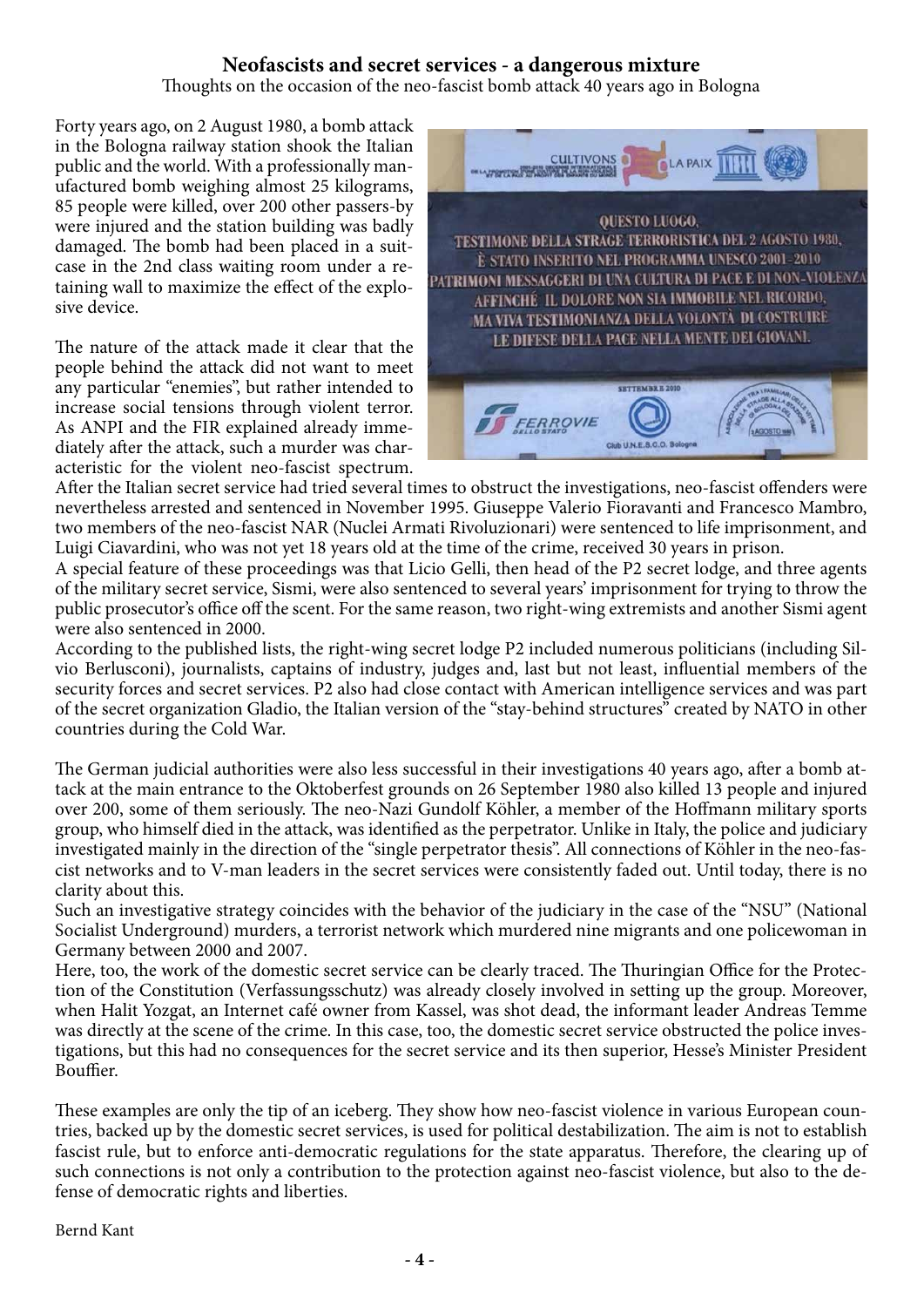# **PEAEA: Pandemic, social economic crisis and the way for people**

This year we are celebrating the 75th anniversary of the Great Anti-Fascist Victory of the Peoples. All federations have organized a varied program of events, overcoming the difficulties of these special circumstances. This period gives us great conclusions according to the situation in our country and in Europe a year after the EC elections. The pandemic caused a health crisis. The difficulty of health systems in dealing with the situation has become apparent everywhere. The imposition of restrictive measures accelerated the economic crisis, which was pre-existing. The tragic events that people have experienced in the countries of the modern capitalist world are the result of the degradation and privatization of public health systems, the large cuts in state budgets. The situation in Europe with thousands of deaths, with tragic shortages and the suspension of hospital operations in the United States, the Mecca of capitalism, with far more than 100,000 dead, with huge boom in unemployment and poverty, with racist crimes, has sparked massive outrage poured into the streets of cities.

The system has shown its limits. It turns out that this system kills the working masses with both poverty and violence. It turns out that capitalism means barbarism, it means "I can't breathe." EU policy, in the face of a deep crisis, is intervening in support of monopolies, sectors such as aviation, "green growth" and the "digital economy". It promotes anti-popular reforms, which burden people with wage cuts, leveling of labor relations, layoffs and state repression ready to crush popular struggles (f.e. the new law draft for the demonstrations in Greece which is based on a Dictatorship law and essentially prohibits them). It is a joint attack by the EU governments, both neoliberal and social democrats, North and South, against the workers, the people. It is confirmed that the capitalistic EU is a reactionary alliance of the bourgeoisie of the Member States concerned only for the health of capital and not for the health of the popular rights. Managing the crisis with greater state intervention, which is preferred at this stage, is simply a different anti-popular way of managing thus to pay the people again, to ensure cheaper labor force, with limited rights for the capitalists.

It is confirmed that capitalist growth brings the crisis that manifests itself as an imbalance between the states and the various sectors of the economy and exacerbates the contradictions. Competitions are intensifying internationally. The US is concerned that it may lose its leadership over China. The divergence of interests between the bourgeoisies in the Eurozone is growing. NATO's presence and co-operation with the EU are being strengthened. The imperialist centers are facing the control of wealth-producing resources, energy pipelines and markets, armaments, G5 networks, new technologies in general. In the context of the competition, the escalation of the Turkish aggression is also included, with the challenge of the borders. There are bargains for the co-management of hydrocarbons in the Aegean, Eastern Mediterranean, with the support of NATO's killing machine.

The participation of the bourgeoisie of the states of the region in the imperialist plans, triggers tensions and carries deadly dangers for all peoples. It is necessary to be vigilant and ready for the workers' popular movements in every country. The correlation in Europe is negative for people, we live in counter-revolutionary conditions. But history teaches that correlation is not static, unchanging. Capitalism is not invulnerable, it cannot overcome crises, it cannot resolve its contradictions, it cannot offer solutions to the peoples, it has become reactionary, disgusting and rotten. The popular forces, which are mobilizing today all over the world, show that history is not over. The deterioration of all living conditions of the peoples form preconditions for the mobilization of the working masses. 75 years after the Great Anti-Fascist Victory, we do not forget the lessons of the resistance movement in Europe and in our country, in the great decade of 1940. It turned out that the concept of national unity, in conditions of great escalation of class wrestling, proved to be the damage of the peoples' struggle. It was a fictitious unity, since the interests of the working class and the bourgeoisie have always been diametrically opposed, during and after the end of the II WW. This unity disarmed the popular movement, subduing it to bourgeois politics. Today, as evidenced by the economic crisis management measures, it is not possible "to be all united", employers and workers to overcome it at the same cost, as bourgeoisie propaganda claims. After all, governments are accelerating the implementation of new anti-popular reforms. Capitalism cannot be humanized. It can only be overthrown and replaced by the higher socio-economic system, socialism, whose purpose is not the capitalist profit but to fulfill the human needs. This is the requirement of history in our time. Today, workers, the people's forces must channel their anger, their protests into a subversive struggle for a different path of development that will take into account public health and safety and put research, science and technology at their service. PEAEA-DSE intervenes and resolutely supports the development of initiatives for the protection of people's rights and income. So that people does not pay the burdens of the system crisis again. Let the big capital pay. We fight against imperialist war, the monopolies that give birth to and reproduce racism and fascism. Against NATO and the EU thus to prevent imperialist plans in our region, which endanger our people.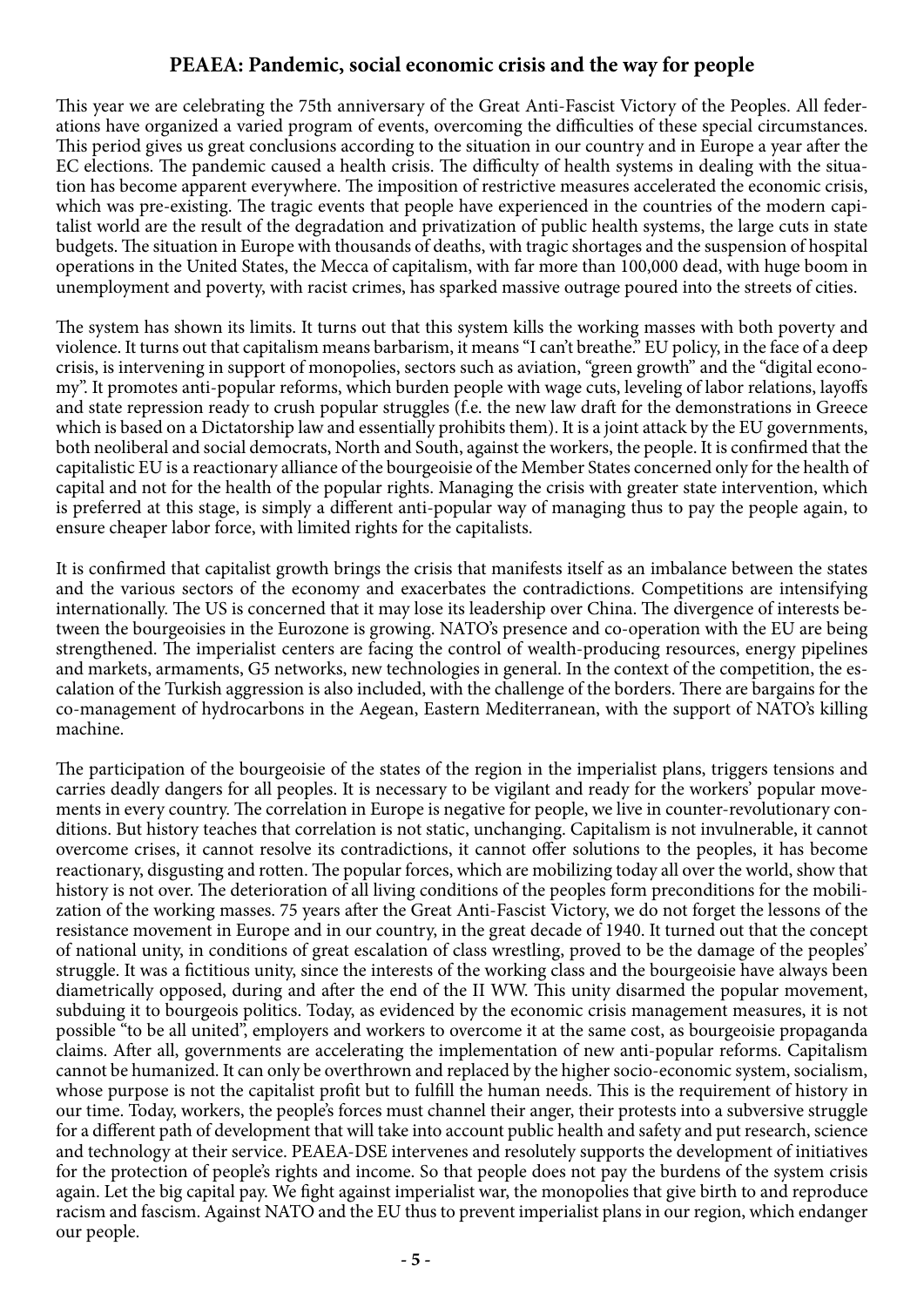# **"Pastasciutta Antifascist" - a "culinary" antifascism**

How much anti-fascism has to do with culture and everyday life, the Italian anti-fascists of ANPI have proven repeatedly. Thus - under the conditions of the Corona restrictions - the national holiday on 25 April, on which the final victory over Mussolini fascism is celebrated, was celebrated this year with a nationwide action. In the afternoon, the partisan song "Bella Ciao" was sung on balconies, in gardens and other places, and spread worldwide through Facebook and other electronic channels. It was an impressive testimony of the vitality of anti-fascist work under Corona restrictions.

Now, when it is again possible in Italy to meet publicly in groups, another event connected with the end of Mussolini's rule in Rome in the summer of 1943 took place as a real meeting - the "Pastasciutta Antifascista". On the last weekend in July, the local ANPI sections organized pasta lunches in public squares in over 50 Italian towns and cities. Even the ANPI regional groups in Berlin and Frankfurt took part in this action.

The historical background of this tradition is as simple as it is impressive. When on 25 July 1943 the news spread of the fall of Fascism through the deposition and arrest of the criminal Benito Mussolini, the Cervi family in Reggio Emilia had a great idea. They decided to celebrate the event in public: they bought flour, took butter and cheese on credit and prepared kilos of pasta. When the food was ready, they loaded a horse cart and took the pasta to the square in Campegine to distribute the food to the villagers. This was "the most beautiful funeral of fascism", as Alcide explained to "Papa" Cervi.

On the website "Storia della Reistenza" you can find the following about the fate of the Cervi family: The Cervi family, who ran a leased farm in Gattatico, had seven sons, all of whom were involved in different forms of struggle against fascism. Aldo Cervi served three years in prison for disobeying orders in the military. His brother Gerlindo Cervi was arrested several times for illegal work. In 1943 Ferdinando and Massimo Cervi

carried out their first act of sabotage, they interrupted an important power supply for the fascists. After the fall of Mussolini, Cervis' farm became the place to go for the many refugees. Italian soldiers as well as political prisoners and Italian prisoners of war who were able to escape from the prisons after the fall of Mussolini. Here they were given a hiding place, food, clothing and information to go into hiding.

After the German occupation of Italy on September 8, 1943, Cervis organized armed resistance. At the beginning of October, the seven Cervi brothers and others went to the mountains. At the end of October, they raided a police station to obtain weapons. They then retreated to the mountains. They were supported by the priest Don Pasquino Borghi, who gave shelter to the partisans.

The attempt to kidnap and liquidate a high fascist functionary from Reggio Emilia failed, but caused a stir and sympathy among the population. On 25 November 1943, the occupying forces counterattacked. The house of the Cervis was surrounded by the fascist military, all the men were arrested, the women and children were driven into the street and the house was set on fire. Alcide "Papa" Cervi, the seven brothers and one of their comrades were taken to the "Servi" prison for political prisoners in Reggio Emilia. While Alcide was released, the seven brothers remained in prison. When in December 1943 other partisans killed two high fascist military officers, the fascist rulers of Reggio Emilia set an example. The seven brothers



were shot together with their comrade on 28 December 1943 at 6.30 am. Don Pasquino Borghi was also executed shortly after them.

The memory of the "Fratelli Cervi" is still present in Italy today. It is connected with the knowledge of the anti-fascist tradition of the country, as the director of the memorial and the "Institut Alcide Cervi" emphasized: "On Saturday, July 25th we will renew the joy about the fallen regime by eating pasta in many places. And ideally, we will breathe life into one single place: Italy, which rejects fascism and racism and says a strong, unanimous and widespread YES to the Constitution and to the democracy born from resistance". Ulrich Schneider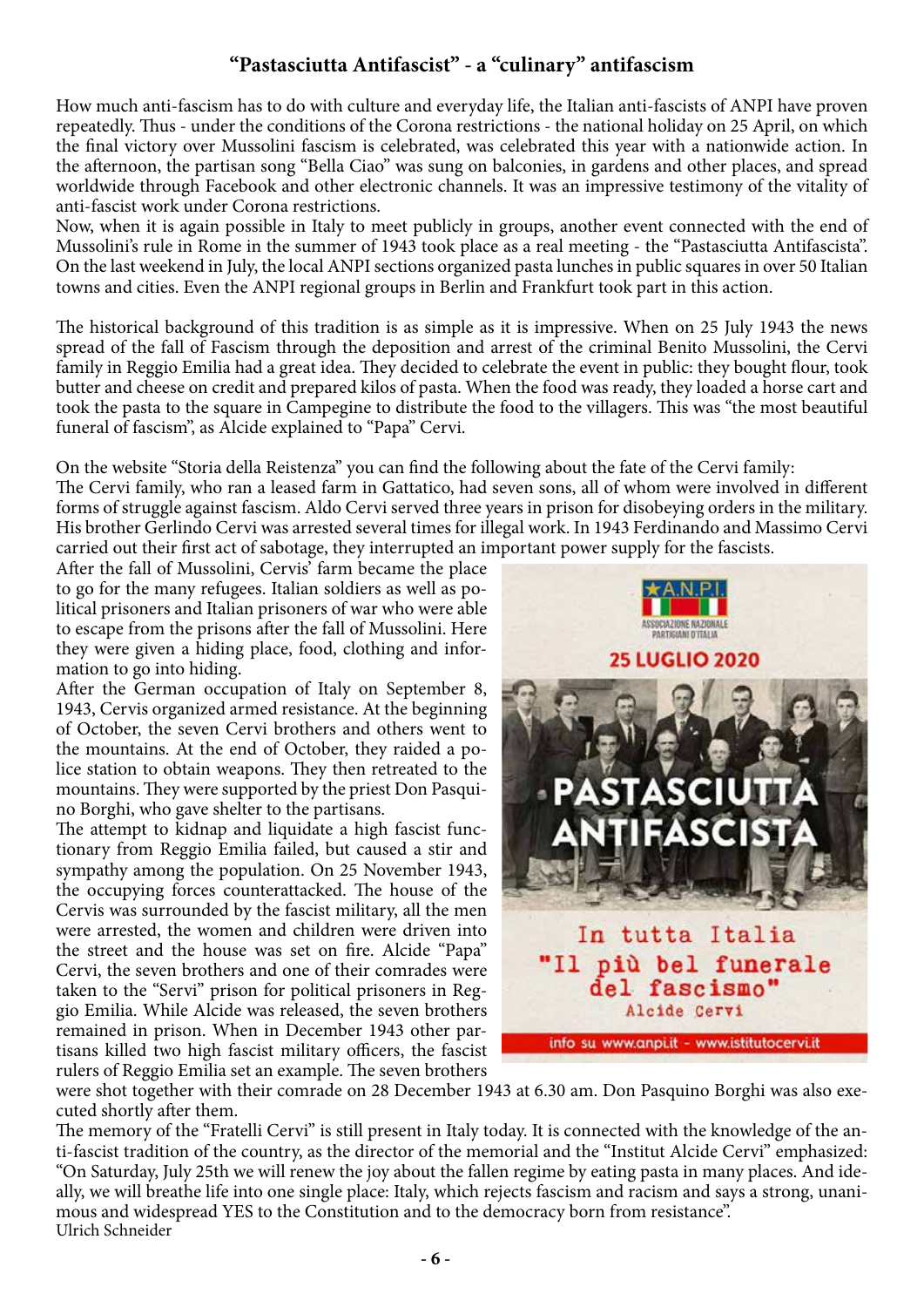# **Honorary Chairman of the VVN-BdA Prof. Heinrich Fink deceased at the age of 85**

It is with deep sadness that we have received the news from the German member association VVN-BdA of the death of their honorary Chairman Heinrich Fink. He was closely connected with the work of the FIR since the FIR Congress 2004 in Berlin.

Heinrich Fink unites in his personal and professional biography central caesuras of German history. Born in 1935 in a German settlement in Bessarabia his family was brought "home to the Reich" by the Nazis, first settled in occupied Poland, the end of the war, which was for him the liberation, he experienced in Brandenburg. He studied theology at the Humboldt University of Berlin, where he received his doctorate in 1966 and his habilitation in 1978 with the anti-fascist topic "Karl Barth and the Movement of Free Germany in Switzerland". He saw himself as a citizen of the socialist GDR, and in autumn 1989, he advocated a better GDR. His high esteem at the university and in society led him be the first free elected Rector of Humboldt University in April 1990.

However, this contradicted the ideas of the "liquidators of the GDR". Fink was dismissed without notice in 1991 on the charge of being an unofficial collaborator (IM) of the State Security. Although neither the Gauck

authorities nor the instances called upon in the trial were able to provide evidence, Heinrich Fink fought in vain against these slanders.

Despite all the hostility and hate campaigns, he remained socially committed. From 1998 to 2001 he was a non-party member of the PDS in the German Bundestag, where he supported anti-fascist cultural and commemorative work. From 2003 on, his work focused on the VVN-BdA. He was the chairman until 2014. He stressed repeatedly that anti-fascism has very different biographical perspectives and political approaches. At the same time, he opened up new opportunities for the VVN-BdA through his various social contacts. In 2014, he was unanimously elected honorary chairman of the VVN-BdA.

He was intensive associated with the remembrance work at the CC Buchenwald Memorial. He spoke at different events of the International Committee Buchenwald-Dora and Commando and welcomed the participants of the International Youth Meeting 2008 of the FIR.



The FIR and its member federations mourn for this re-

spectable humanist and anti-fascist. Our sympathy is with his wife, his relatives and his German comrades.

# **Obituary for Giorgos Farsakidis**

In 2013, FIR honored Giorgos Farsakidis, the Greek veteran and painter by handing over to him the Michel Vanderborght Award. When the Greek comrades proposed him for the award, we did not know him. However, the Greek comrades presented a book with paintings of Farsakidis and we have been ashamed not mentioned him before, because he integrated in his biography two important aspects of anti-fascism and the tasks of FIR.

First, he has been an active fighter of the resistance movement in Greece. He fought in the ranks of the ELAS against the fascist occupation; he has been wounded and later imprisoned in the camp Makronisos, which is mentioned as



Greek Dachau. Because he was a Communist, the post-war monarcho-fascist regime ousted him also, exiled him and imprisoned him for many years.

Beginning in this time, he started painting. This is the second aspect of his life. He made his historical experience to the subject of his pictures. Not only by telling his story repeatedly, but by integration the historical truth in various aspects of his work. Therefor he was very famous in Greece and he reached with his pictures and paintings not only the veterans but the today's generations too.

At his funeral, the good-bye said him the General Secretary of the KKE, Dimitri Koutsoumbas. FIR will not forget Giorgos Farsakidis.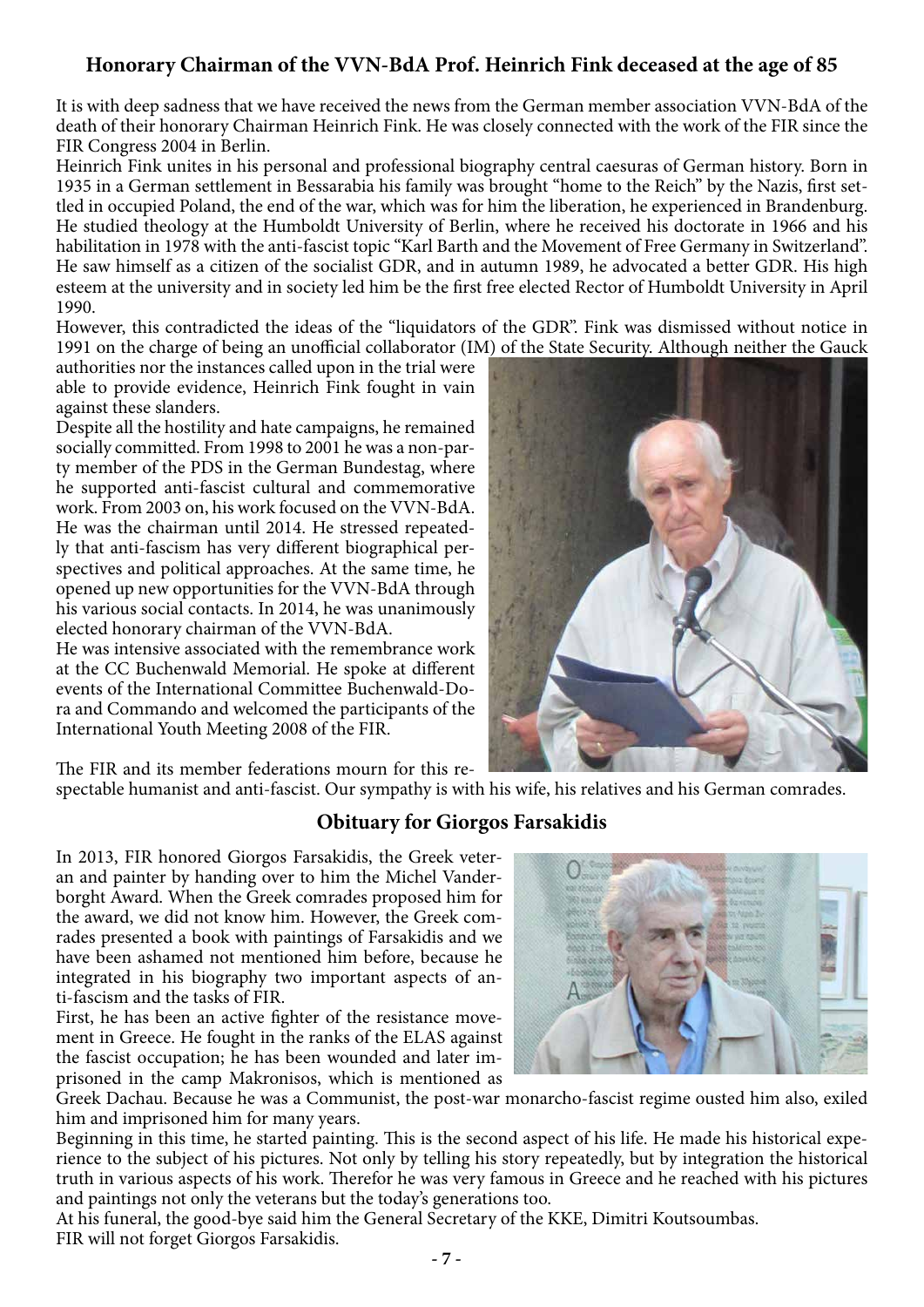#### **France:**

#### **Wrong world? Against the political abuse of the memory of Walter Benjamin**

Anyone currently looking to Perpignan will be astounded to learn that an important representative of the extreme right, Louis Aliot, newly elected mayor of the city, former partner of Marine LePen and vice president of the Rassemblement National (RN), wants to reopen the currently closed Walter Benjamin Center for Contemporary Art as soon as possible. What connects Louis Aliot and the RN with the German-Jewish writer and emigrant Walter Benjamin? In short: nothing!

Walter Benjamin, who as a German Jew and anti-fascist had to flee to France as early as 1933, was able to survive in France thanks to the support of anti-Nazi emigration. When German fascism invaded Poland, he and several thousand German emigrants were interned in France for almost three months by the conservative government as "enemy foreigners". Released from the internment camp in November 1939, Benjamin fled to Lourdes, from where he travelled on to Marseille before attempting to flee to Portugal via Spain in September 1940, after the German invasion of France and the establishment of the Vichy regime in the "unoccupied part", and from there he tried to leave on a USA visa. With the help of French antifascists, he managed to cross the border into Spain near Portbou. However, out of fear of being handed over to the Germans, he took his own life in the night of September 26/27, 1940.

Walter Benjamin thus represents the exact opposite of the political and cultural positions and historical images for which French rights in the form of the Rassemblement National (RN) still stand today. Louis Aliot announced in full voice that the cultural centre was to become a documentation centre on flight and expulsion. Jewish refugee fates were to be described here in the same way as those of the Spanish Republicans who fought against Franco and had to flee to France. The Sinti and Roma should also be remembered. What sounds so respectable has only one purpose: the RN should become presentable and get rid of the "right-wing extremist, anti-Semitic, xenophobic stink", as Jürgen Ritte, literary scholar at the Sorbonne-Nouvelle, points out.

The International Federation of Resistance fighters (FIR) – association of anti-fascists, the umbrella organization of organizations of former resistance fighters, partisans, members of the anti-Hitler coalition, persecutes of the Nazi regime and anti-fascists of today's generations from more than twenty countries of Europe and Israel condemns this unworthy spectacle of the RN and the instrumentalization of Walter Benjamin.

The FIR with its member federations in France and other countries is engaged for decades for an appropriate memory of all anti-fascist fighters and pursued of the fascist terror regimes. It demands of the French government to ensure a worthy memory of Walter Benjamin. In doing so, it supports the appeal of French intellectuals who, in an open letter in the daily newspaper "Le Monde", have positioned themselves against the plans of Louis Aliot and the RN.

#### **Austria: Building plans for the Hitler House in Braunau/Inn**

Informed by our partner federation, the Austrian KZ Verband, the FIR in a letter to the Austrian Minister of the Interior Karl Nehammer clearly positioned itself to the transformation plans at the birth house of Adolf Hitler. In the letter, it says:

With surprise and at the same time incomprehension we heard about your announcements about the transformation of the historical birth house of Adolf Hitler in Braunau. We have been dealing with this issue for many decades and, a good twenty years ago, we ourselves had brought into play the proposal to demolish the building and create a parking lot, if there was no other way to prevent a brown pilgrimage site. Your presentation of a "neutralization" of the site is the worst of all possible decisions, because on the one hand the building itself is to be preserved, and on the other hand the memorial stone "For peace, freedom and democracy - Never again fascism - Remind millions of dead", erected after many years of civil society involvement, is to be removed.

No, Mr. Minister of the Interior, this is no way to "dispose" of NS history!



We support the protests of the concentration camp association, the Austrian Mauthausen committee and the Upper Austrian network against racism and right-wing extremism. Because with the removal of the memorial stone all efforts of a careful handling of the history and the processing of the NS-fascism of the city Braunau am Inn are destroyed with one blow, as it is rightly said in the declaration of the KZ-Verband.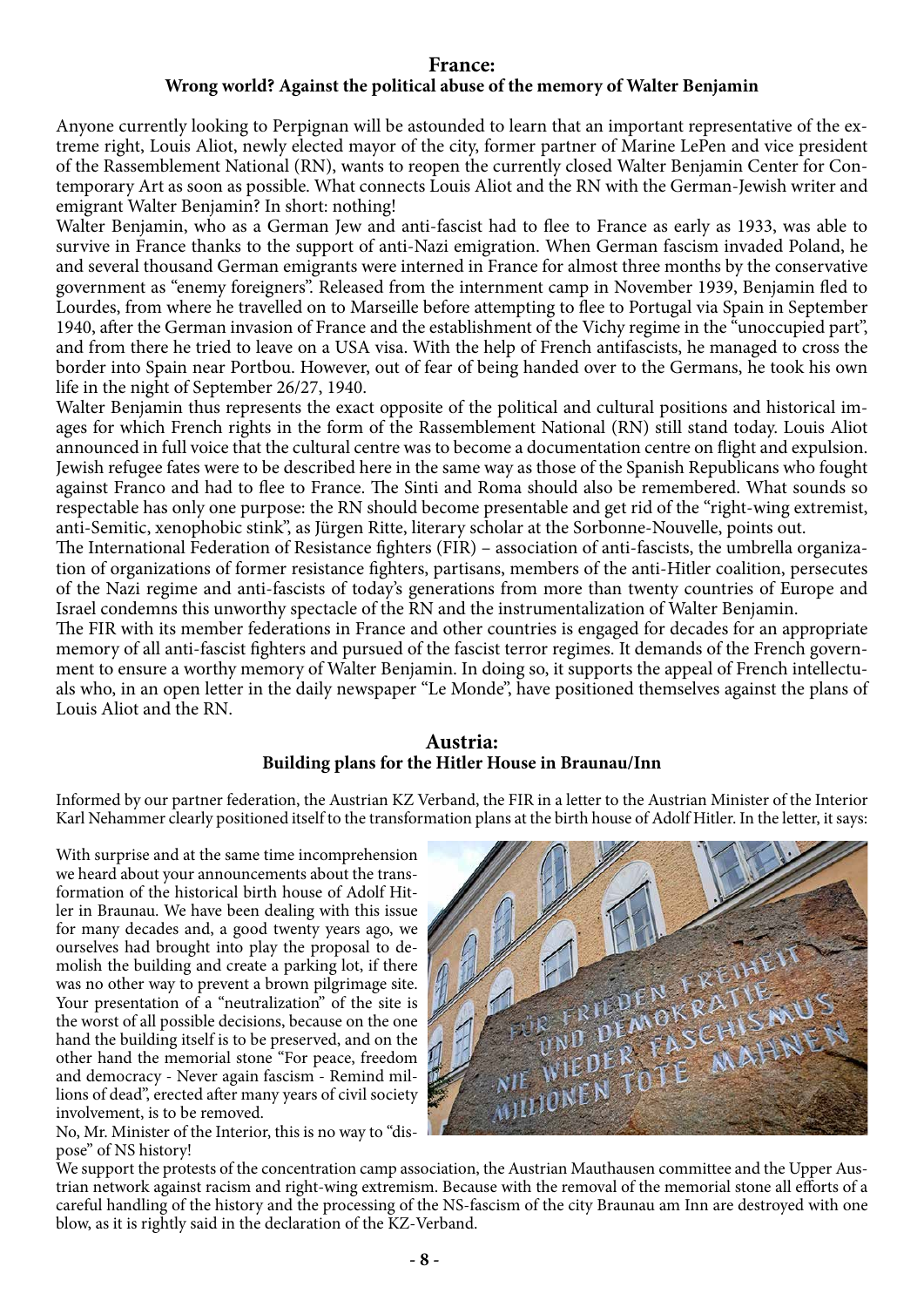# **Portugal**

# **Portuguese Parliament honours Aristides de Sousa Mendes in the National Pantheon**

The Portuguese anti-fascist association URAP welcomes the fact that the Assembly of the Republic unanimously decided on 9th June to award the national Pantheon Honours to Aristides de Sousa Mendes, the Portuguese Consul in Bordeaux who saved the lives of thousands of Jews during the Second World War. The aim is to honour the former Portuguese Consul, using a burial site without a corpse, so that the municipality of Carregal do Sal, the country where Aristides de Sousa Mendes was born and lived, does not have to transfer the bones to the Pantheon.

Aristides de Sousa Mendes, who was born in Cabanas de Viriato on 19 July 1885 and died in Lisbon on 3 April 1954, granted some thirty thousand visas to refugees against the will of the dictator Salazar, ten thousand of them for Jewish refugees.

After a long diplomatic career in Zanzibar (Brazil), the United States and Antwerp (Belgium), Aristides de Sousa Mendes was appointed Consul of Bordeaux by the Foreign Minister at the beginning of the Second World War, when Nazi troops were advancing on France.

Salazar instructed Portuguese consuls around the world to refuse visas to the following categories of persons: "foreigners of indeterminate nationality, controversial or in dispute; stateless persons; Jews, whether they have been expelled from their country of origin or the country of which they are nationals".

Tens of thousands of refugees flee the Nazi advance and go to Bordeaux. Many of them turn to

the Portuguese consulate to obtain a visa to enter Portugal.



Sousa Mendes defied the government's instructions and issued visas at the end of 1939. One year later, in 1940, he decides to grant visas to all refugees who ask for them: "From now on I will give visas to everyone, there are no more nationalities, races or religions". With the help of his sons and nephews and Rabbi Krüger, he stamps passports, signs visas and uses all available sheets of paper.

Although Salazar has taken action against the consul, he bravely continues his activities in Bayonne in the office of deputy consul. Even after his resignation in July 1940 and on his way to the border, he continued to issue visas to refugees crossing the border and formed a convoy of refugee vehicles.

On his return to Portugal, Salazar deprived him of his diplomatic duties, cut his salary by half and sent him into retirement. He lost his licence to practice law, his driving licence issued abroad was revoked, and he and his family survived thanks to the solidarity of the Jewish community in Lisbon. Aristides de Sousa Mendes died very poor in the Franciscan Hospital in Lisbon. Not wearing his own suit, he was buried in a Franciscan tunic.

In 1987, 17 years after Salazar's death, the Portuguese Republic began the process of rehabilitating Aristides de Sousa Mendes and awarded him the Order of Freedom, and publicly apologized to his family. In 1994, Portuguese President Mário Soares unveiled a bust in honour of Aristides de Sousa Mendes and a plaque at Rua 14 Quai Louis-XVIII, the 1940 address of the Portuguese Consulate in Bordeaux. In 1998, as part of the official rehabilitation of the memory of Aristides de Sousa Mendes, the Portuguese Republic posthumously awarded him the Cross of Merit for his work in Bordeaux.

# **Support the political work of the International Federation of Resistance (FIR) - Association of Antifascist!**

The political work of international anti-fascist organization requires large resources. Since civil society organizations do not have national or institutional grants, the organization depends on contributions and donations.

**Bank-account: Postbank Berlin I**BAN DE 04 1001 0010 0**543 0541 07, Owner: FIR**  Donations from foreign countries only with IBAN DE 04 1001 0010 0**543 0541 07 and SWIFT-BIC: PBNKDEF**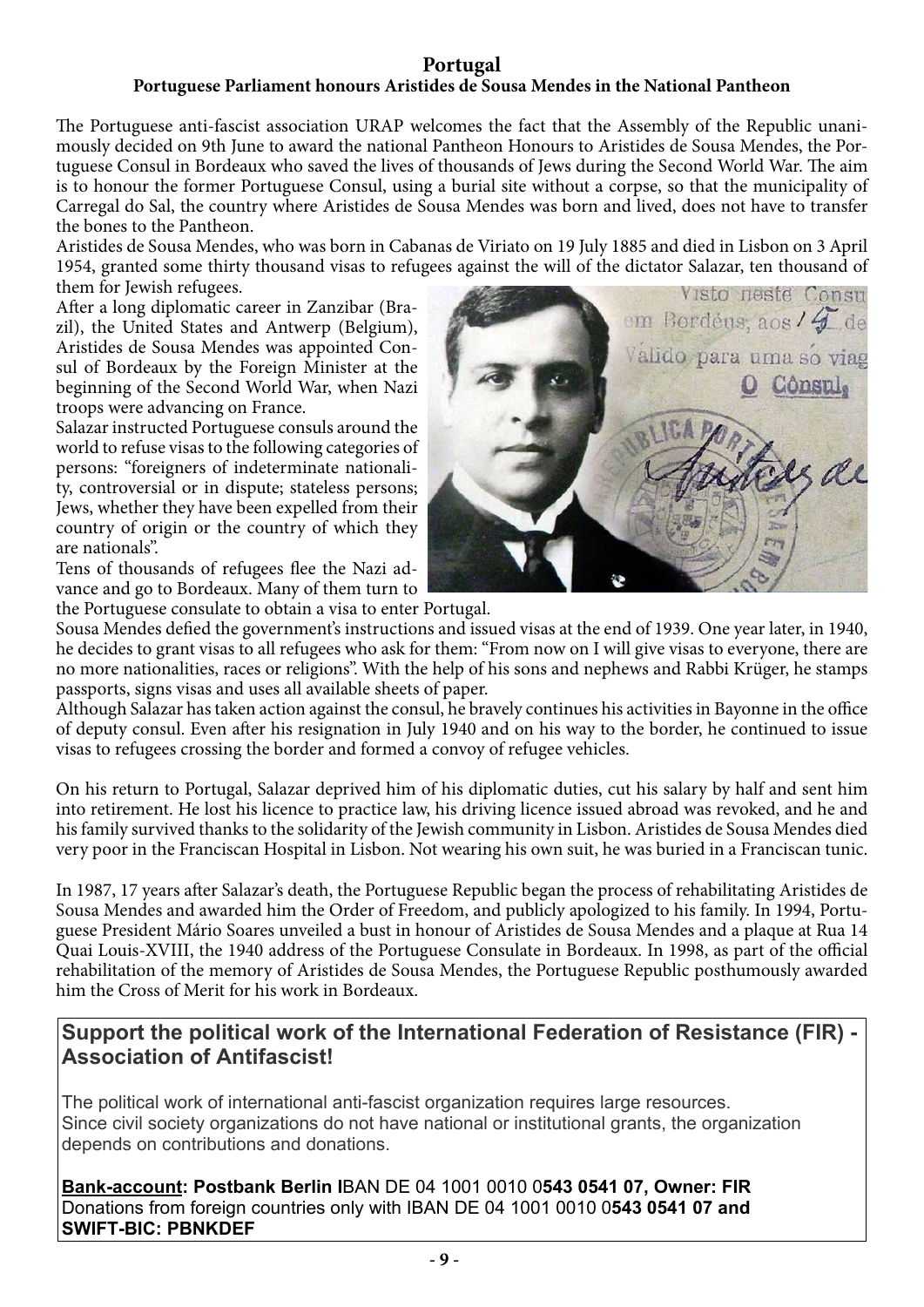# **Portugal/Croatia The URAP supports the Croatian anti-fascists in their fight for memory.**

URAP supports the petition of activists living in the Croatian city Perušić against the decision of the council to remove a monument in honour of the victims of fascism and the resistance fighters who died in World War II and the Spanish Civil War.

The initiative of the antifascists of Perušić was recognized by numerous signatories of an international petition for the preservation of the monument, including the French philosophers Alain Badiou and Jacques Rancière, the American linguist Noam Chomsky, the Croatian historian Sanja Horvatinčić, from the Zagreb Institute of Art History, among hundreds of signatures from Spain, Portugal, Great Britain, France, Serbia, Bosnia and Herzegovina, the United States, Brazil, Germany, Austria and several other countries, including Croatia itself.

In 1954, the Council of Perušić established a first memorial, which was expanded in 1980 to include the names of 12 veterans who were victims of the Spanish Civil War, a larger number of resistance fighters and 401 victims of fascism in the region.

The current Council now wants to demolish the monument on the pretext of enlarging the playground where it is located.

For the signatories of the petition, this act is a manoeuvre by the Croatian extreme right and the Balkans to destroy the memory, criminalise politicians and anti-fascist organisations and equate them with fascists, Nazis and their collaborators.

In this small town of about 850 inhabitants, 130 antifascists joined the international republican



brigades during the civil war and joined the Yugoslav resistance during the Second World War.

In Croatia, contrary to the contrary opinion of the population, about 3,000 statues, commemorative plaques and symbols dedicated to the anti-fascists have been torn down in the last 30 years, an attitude which is now reinforced by the destruction of monuments in former colonial countries in support of slavery.

# **Videoconference in the Russian Union of Veterans**

On 28 July 2020, a video conference was held at the Russian Union of Veterans. The dialogue was attended by the heads of more than 30 regional offices and a representative of the television station RT TV.

Army General M.A. Moiseev reported to those present on the experiences of the Russian Union of Veterans in the period of complex epidemiological situation and self-isolation and promised that the most interesting and effective experiences would be published. For the completeness of the view, it is necessary to include the experiences of the regional teams. In this connection, it is necessary for the regional organizations to submit reports on the work during the special period. Army General M.A. Moiseev proposed to hold a regular meeting of the Presidium of the Russian Veterans Union in the same online format.

With internal movement, Army General M.A. Moiseev reported to the conference topics on the visit of a group of Russian Veterans Union staff together with organizations of veterans of law enforcement bodies to the memorial complex dedicated to the Battle of Rshev, in which 1340,000 Soviet soldiers took part, which was of great importance for the further development of the struggle against the Nazi invaders.

https://soyuzveteranov.ru/content/videokonferenciya-v-rossiyskom-soyuze-veteranov

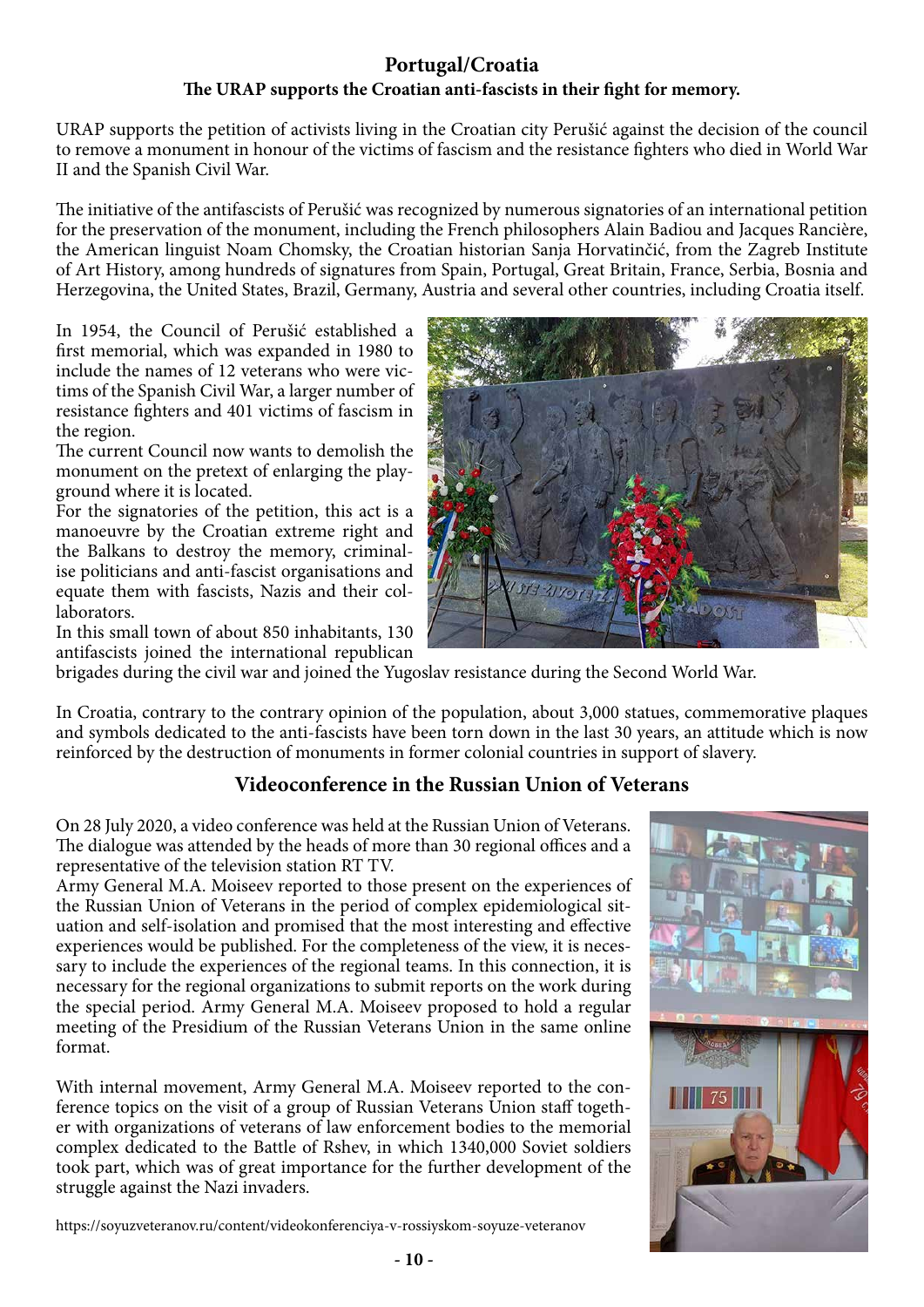# **The Natzweiler-Struthof Memorial**

Mourning and commemoration of the deportation in the European Centre of Deported Resistance Fighters on the site of the former concentration camp Natzweiler

The Natzweiler concentration camp was opened in May 1941 at Struthof in annexed Alsace. The reason why the Nazis set up a concentration camp there was a deposit of red granite in the immediate vicinity. This camp was to provide the Third Reich with work slaves. They came from 31 different countries and were 80% prisoners of war. However, there were also deportees, resistance fighters, other deportees, homosexuals and Jehovah's Witnesses who were deported for political and racist reasons (Jews, Gypsies). The main camp at Struthof included about 50 satellite camps, mainly in Germany.

From 1941 to 1945, the ordeal of 52,000 deportees passed through this concentration camp and its commandos. Thousands of them died, most of them from exhaustion, abuse or hunger, others lost their lives in socalled medical experiments. The camp was also the execution site for resistance fighters.

There were numerous initiatives by survivors of the camp to create a worthy memorial at this place. After many years of planning and construction, General Charles de Gaulle inaugurated the national deportation memorial and the Struthof necropolis on 23 July 1960. 2020 marks the 60th anniversary of this event and the special exhibition "Passer-by, do you remember us?", open from 1 July - 23 December 2020, will shed light on the history of these two memorials.

On 3 November 2005, the European Centre of the Deported Resistance Fighter opened its doors just a few meters from the former entrance to KL-Natzweiler, in order to make the memory of the Resistance fighters known to the public. The permanent exhibition traces the emergence and rise of fascism and National Socialism in Europe and the development of the concentration camp system. It also shows how resistance gradually took root in order to fight for democracy and freedom. Information about the 14 largest Nazi concentration camps in Europe can be accessed at interactive information terminals. The aim is to encourage visitors to follow paths

of remembrance outside France. The CERD also allows deported resistance fighters to speak out in films and testimonies.

This site of major importance for national memory is part of the major task of passing on the memories and historical heritage of the wars of our time, which has been entrusted to the Ministry of Defense. Struthof, in the heart of Europe, is thus becoming the central meeting place for generations, countries and their interwoven history.

Since the entire site of the former Natzweiler concentration camp was declared a historic monument in 2011, the State has taken several measures to protect and restore the existing buildings. The memorial, inaugurated in 1960, had suffered considerably over the years from storms and the weather. Many stone blocks of the outer shell had to be removed and reinstalled or replaced. Various repairs were also made to the concrete core of the building.

After a complete cleaning, the outer shell of the memorial could shine again in its old glory. On the cemetery all floors were renewed, the graves were planted and new nameplates were attached.

Since 2017, further conservation and restoration projects have been underway. The guardhouse at the entrance gate and the watchtowers are currently being renovated, followed by the restoration of the gas chamber and the kitchen hut. All this work is part of a major project to ensure the continued existence of this memorial, which will last for 16 years.

The restoration work on the necropolis provided an opportunity for a more detailed study of the tombs, following numerous requests for the correction of names, birthdays or places of death. Months of research were necessary to examine each individual case of the buried deportees. Thanks to a large number of sources of various kinds, hundreds of entries could be corrected.

This research also revealed that members of the same family rested in different parts of the necropolis. In 2019, the French War Graves Commission in Colmar had 11 bodies exhumed and reburied so that, after more than 60 years, father, sons and brothers could finally rest side by side.



Based on the material of the memorial